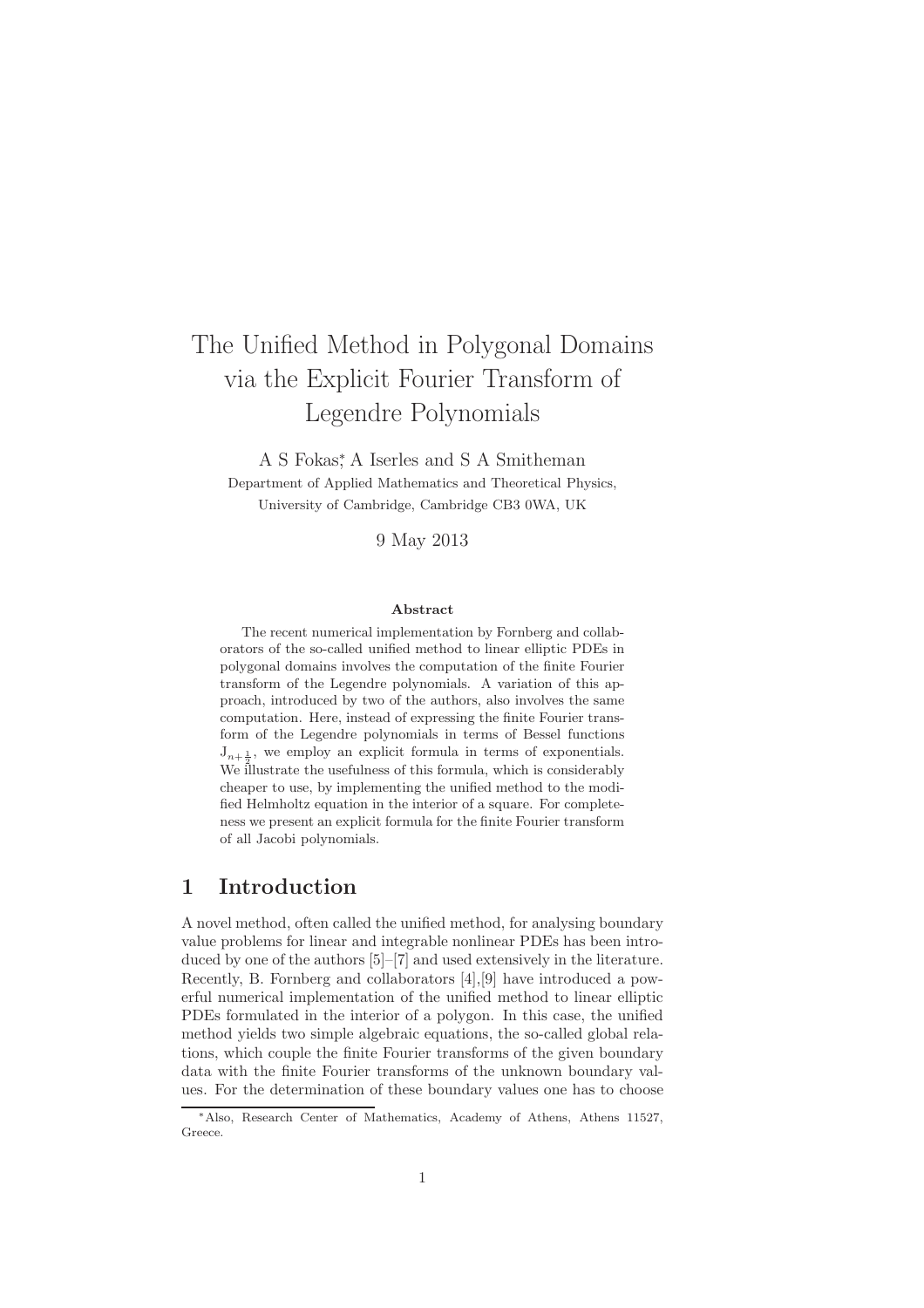(a) appropriate basis functions and (b) suitable collocation points in the Fourier space. Several such choices have featured in the literature [4],  $[8]$ – $[16]$ ; it appears that the best choice is the following: (a) the unknown boundary values are expanded in terms of Legendre polynomials and (b) the collocation points are chosen on the rays introduced in [8], [16]. We note that Chebyshev and Legendre polynomials give rise to equivalent finite bases of  $L^2$ , and hence either choice will result in the same numerical method (however the conditioning of the resulting linear systems will differ as conditioning is not invariant under matrix column operations).

The above numerical implementation requires the computation of the finite Fourier transform of Legendre polynomials. For this purpose, Fornberg and collaborators have used the fact that the finite Fourier transform of the Legendre polynomials can be expressed in terms of  $J_{n+\frac{1}{2}}$ , Bessel functions of order half integer. Here we employ an explicit formula for the Fourier transform of the Legendre polynomials. We have not been able to find such a formula in the literature, so we include the relevant derivation. Furthermore, for completeness, we include the corresponding formula for all Jacobi polynomials.

As an example of the applicability of the analytic formula for the Fourier transform of the Legendre polynomials, we implement the unified method to the modified Helmholtz equation in the simplest possible polygon, namely a square.

Taking into consideration that the finite Fourier transform of the Legendre polynomials can be computed either explicitly or in terms of Bessel functions, the explicit formula presented in Section 3 implies a new explicit expression for Bessel functions of order half integer.

# 2 The modified Helmholtz equation in the interior of a square

Let  $u(x, y)$  satisfy the modified Helmholtz equation

$$
\frac{\partial^2 u}{\partial x^2} + \frac{\partial^2 u}{\partial y^2} - \beta^2 u = 0, \quad \beta > 0, \quad (x, y) \in \mathbb{R}, \tag{2.1}
$$

in the interior of a domain  $\Omega \subset \mathbb{R}^2$ . It is straightforward to verify that the following differential form  $W$  is closed:

$$
W(x, y, \lambda)
$$
  
=  $e^{-i\frac{\beta}{2}(\lambda z - \frac{z}{\lambda})} \left\{ \left[ -u_y + \frac{\beta}{2} \left( \lambda + \frac{1}{\lambda} \right) u \right] dx + \left[ u_x + \frac{\beta}{2} \left( i\lambda + \frac{1}{i\lambda} \right) u \right] dy \right\},$   
(x, y)  $\in \Omega$ ,  $\lambda \in \mathbb{C} \setminus \{0\}$ . (2.2)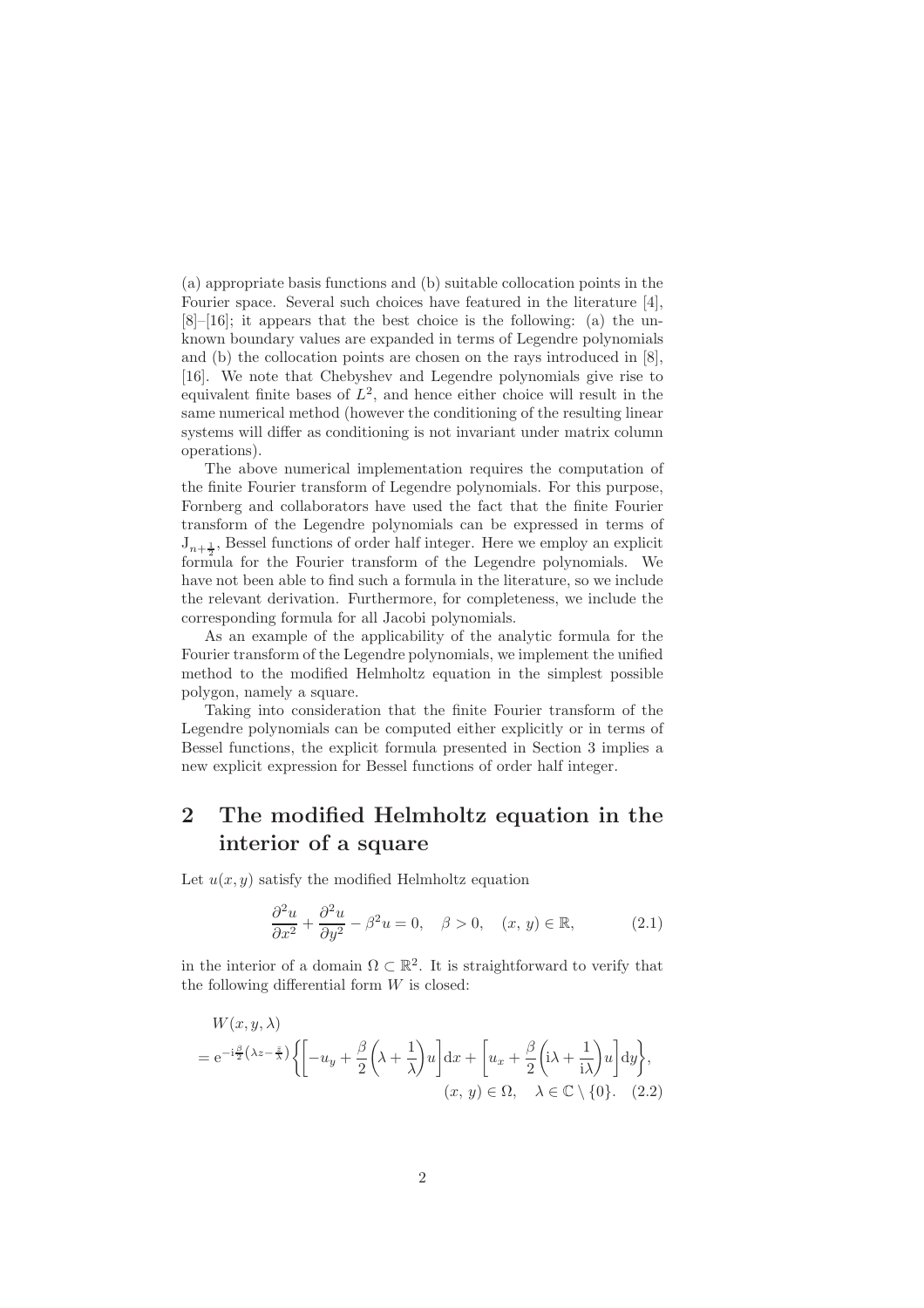

Figure 2.1: The square with sides of length 2.

Hence if  $\partial\Omega$  denotes the boundary of  $\Omega$  then the following equation is valid,

$$
\int_{\partial\Omega} W(x, y, \lambda) = 0, \quad \lambda \in \mathbb{C} \setminus \{0\}. \tag{2.3}
$$

The above equation, called in [5] the global relation, is valid for all  $\lambda$ , thus it provides a family of equations which can be used to characterise the Dirichlet to Neumann map. Actually, for elliptic PDEs involving second order derivatives it is necessary to employ two global relations. The second global relation is

$$
\int_{\partial\Omega} \tilde{W}(x, y, \lambda) = 0, \quad \lambda \in \mathbb{C} \setminus \{0\},\tag{2.4}
$$

where

$$
\tilde{W}(x, y, \lambda) = W\left(x, y, \frac{1}{\lambda}\right). \tag{2.5}
$$

For polygonal domains, equations (2.3) and (2.4) characterise the Dirichlet to Neumann map. Rigorous aspects of this method, often referred to as the unified method, are discussed in [1]–[3].

In what follows we will use the simplest possible polygon, namely a square.

Consider the square from Figure 2.1 with corners at the points

 $(-1, 1), \quad (-1, 1), \quad (1, -1), \quad (1, 1).$ 

For the sides  $S_1$ ,  $S_2$ ,  $S_3$ ,  $S_4$ , we have respectively

$$
z = -1 + iy
$$
,  $z = x - i$ ,  $z = 1 + iy$ ,  $z = x + i$ . (2.6)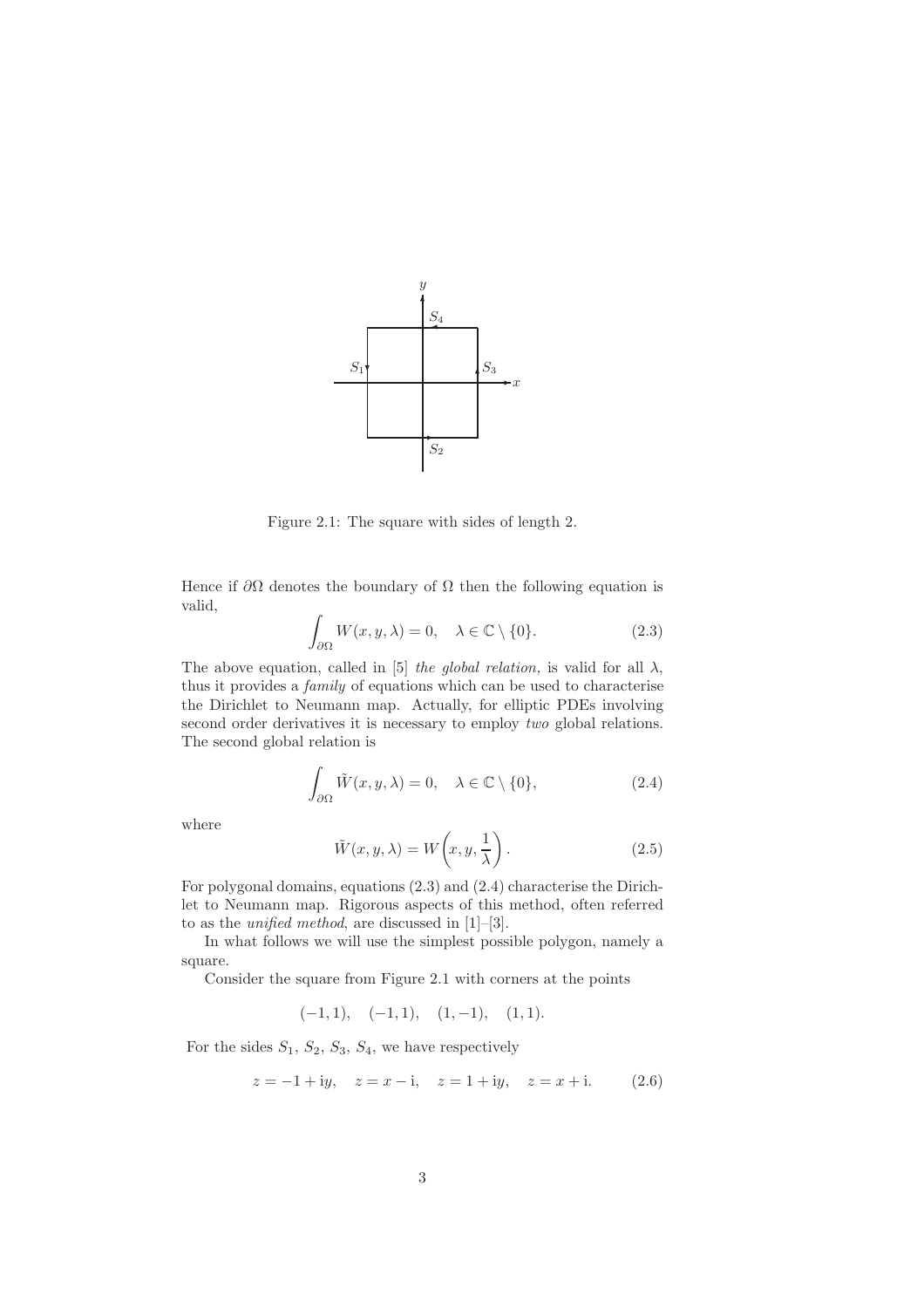In order to analyse the global relations, taking into account the orientations of the sides, we introduce the following expressions:

$$
\hat{u}_1(\lambda) = e^{\frac{\beta}{2}(i\lambda + \frac{1}{i\lambda})} \int_{+1}^{-1} e^{\frac{\beta}{2}(\lambda + \frac{1}{\lambda})y} \left[ u_x^{(1)} + \frac{\beta}{2} \left( i\lambda + \frac{1}{i\lambda} \right) u^{(1)} \right] dy, (2.7a)
$$
  

$$
\hat{u}_2(\lambda) = e^{-\frac{\beta}{2}(\lambda + \frac{1}{\lambda})} \int_{-1}^{+1} e^{\frac{\beta}{2}(-i\lambda - \frac{1}{i\lambda})x} \left[ -u_y^{(2)} + \frac{\beta}{2} \left( \lambda + \frac{1}{\lambda} \right) u^{(2)} \right] dx,
$$
  
(2.7b)  

$$
\hat{u}_3(\lambda) = e^{-\frac{\beta}{2}(i\lambda + \frac{1}{i\lambda})} \int_{-1}^{+1} e^{\frac{\beta}{2}(\lambda + \frac{1}{\lambda})y} \left[ u_x^{(3)} + \frac{\beta}{2} \left( i\lambda + \frac{1}{i\lambda} \right) u^{(3)} \right] dy,
$$
  
(2.7c)  

$$
\hat{u}_4(\lambda) = e^{\frac{\beta}{2}(\lambda + \frac{1}{\lambda})} \int_{+1}^{-1} e^{\frac{\beta}{2}(-i\lambda - \frac{1}{i\lambda})x} \left[ -u_y^{(4)} + \frac{\beta}{2} \left( \lambda + \frac{1}{\lambda} \right) u^{(4)} \right] dx.
$$
  
(2.7d)

Let  $\hat{D}_j$  and  $\hat{N}_j$  denote the parts of  $\hat{u}_j$  corresponding to Dirichlet and Neumann boundary values respectively. Then

$$
\hat{u}_1(\lambda) = -e^{\frac{\beta}{2}(i\lambda + \frac{1}{i\lambda})}\hat{N}_1(\lambda) - \frac{\beta}{2}\left(i\lambda + \frac{1}{i\lambda}\right)e^{\frac{\beta}{2}(i\lambda + \frac{1}{i\lambda})}\hat{D}_1(\lambda),\tag{2.8a}
$$

$$
\hat{u}_2(\lambda) = -e^{-\frac{\beta}{2}(\lambda + \frac{1}{\lambda})}\hat{N}_2(-i\lambda) + \frac{\beta}{2}\left(\lambda + \frac{1}{\lambda}\right)e^{-\frac{\beta}{2}(\lambda + \frac{1}{\lambda})}\hat{D}_2(-i\lambda), (2.8b)
$$

$$
\hat{u}_3(\lambda) = e^{-\frac{\beta}{2}\left(i\lambda + \frac{1}{i\lambda}\right)}\hat{N}_3(\lambda) + \frac{\beta}{2}\left(i\lambda + \frac{1}{i\lambda}\right)e^{-\frac{\beta}{2}\left(i\lambda + \frac{1}{i\lambda}\right)}\hat{D}_3(\lambda),\tag{2.8c}
$$

$$
\hat{u}_4(\lambda) = e^{\frac{\beta}{2}(\lambda + \frac{1}{\lambda})}\hat{N}_4(-i\lambda) - \frac{\beta}{2}\left(\lambda + \frac{1}{\lambda}\right)e^{\frac{\beta}{2}(\lambda + \frac{1}{\lambda})}\hat{D}_4(-i\lambda).
$$
 (2.8d)

The first of the global relations (2.3) becomes

$$
\sum_{j=1}^{n} \hat{u}_j(\lambda) = 0, \quad \lambda \in \mathbb{C} \setminus \{0\}. \tag{2.9}
$$

For simplicity, we consider the following symmetric Dirichlet boundary value problem:

$$
u^{(1)} = u(-1, y) = \cosh(1)\cosh(\sqrt{3}y) + \cosh(\sqrt{3})\cosh(y), -1 < y < 1;
$$
  
\n(2.10a)  
\n
$$
u^{(3)} = u(1, y) = \cosh(1)\cosh(\sqrt{3}y) + \cosh(\sqrt{3})\cosh(y), -1 < y < 1;
$$
  
\n(2.10b)  
\n
$$
u^{(2)} = u(x, -1) = \cosh(1)\cosh(\sqrt{3}x) + \cosh(\sqrt{3})\cosh(x), -1 < x < 1;
$$
  
\n(2.10c)  
\n
$$
u^{(4)} = u(x, 1) = \cosh(1)\cosh(\sqrt{3}x) + \cosh(\sqrt{3})\cosh(x), -1 < x < 1.
$$
  
\n(2.10d)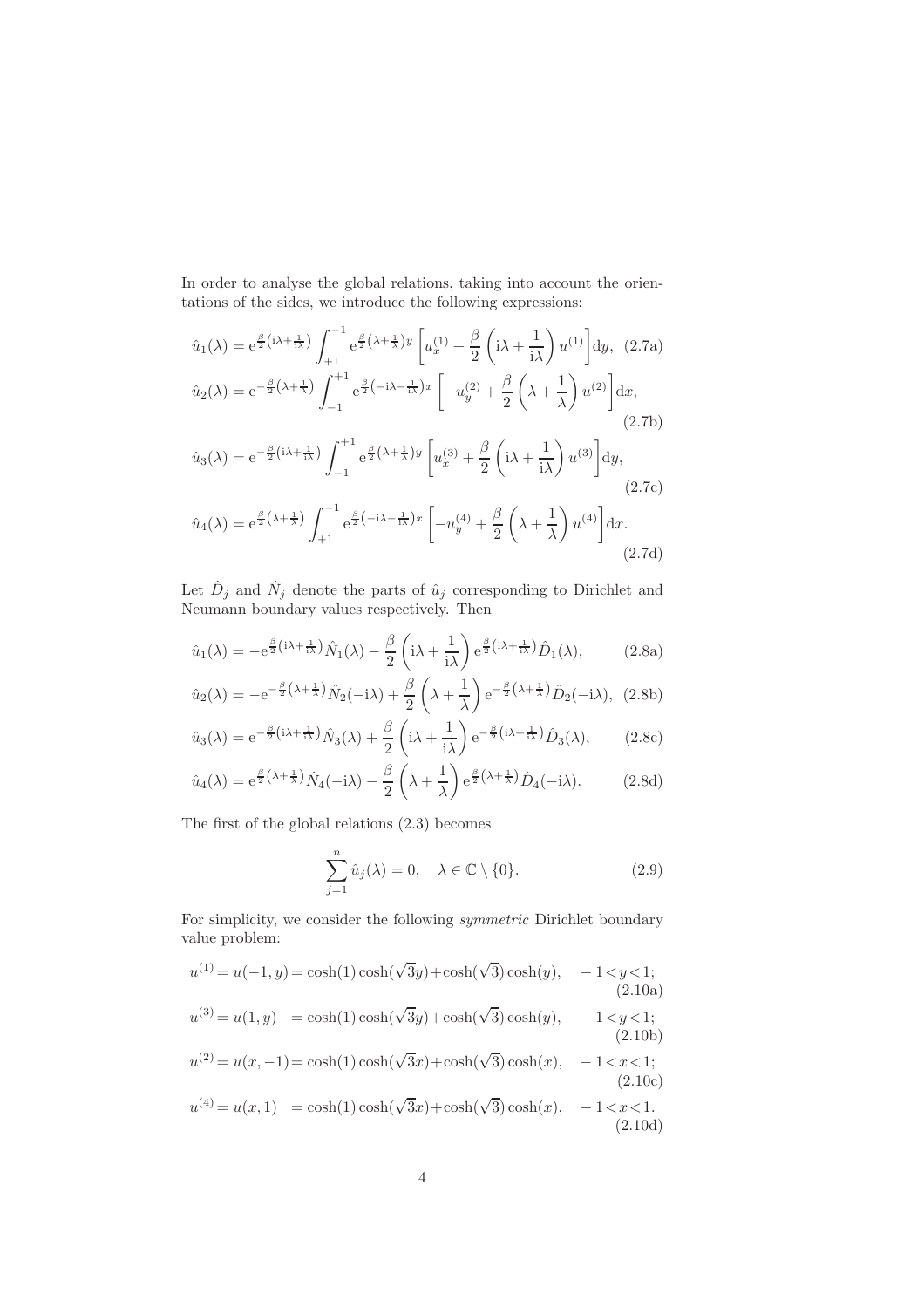Symmetry implies

$$
u(x, y) = u(-x, y),
$$
  $u(x, y) = u(x, -y),$   $u(x, y) = u(y, x).$  (2.11)

Thus,

$$
u_x^{(3)} = -u_x^{(1)}, \quad u_y^{(4)} = -u_y^{(2)}, \quad u_y^{(2)} = u_x^{(1)}\Big|_{(x,y)\leftrightarrow(y,x)}.\tag{2.12}
$$

Hence, the first of the global relations, namely equation (2.9), becomes

$$
\cos\left[\frac{\beta}{2}\left(\lambda-\frac{1}{\lambda}\right)\right]\hat{N}_1(\lambda) + \cos\left[\frac{\beta}{2}\left(i\lambda-\frac{1}{i\lambda}\right)\right]\hat{N}_1(-i\lambda)
$$
  

$$
= \frac{\beta}{2}\left(\lambda-\frac{1}{\lambda}\right)\sin\left[\frac{\beta}{2}\left(\lambda-\frac{1}{\lambda}\right)\right]\hat{D}_1(\lambda)
$$
  

$$
+ \frac{\beta}{2}\left(i\lambda-\frac{1}{i\lambda}\right)\sin\left[\frac{\beta}{2}\left(i\lambda-\frac{1}{i\lambda}\right)\right]\hat{D}_1(-i\lambda), \quad \lambda \in \mathbb{C}\setminus\{0\}. \quad (2.13a)
$$

The simplest way to obtain the second of the global relations, namely equation  $(2.4)$ , is to take the Schwartz conjugate of equation  $(2.13a)$  (i.e. to take the complex conjugate of (2.13a), subsequently replacing  $\bar{\lambda}$  with  $\lambda$ ). This yields the equation

$$
\cos\left[\frac{\beta}{2}\left(\lambda-\frac{1}{\lambda}\right)\right]\hat{N}_1(\lambda) + \cos\left[\frac{\beta}{2}\left(i\lambda-\frac{1}{i\lambda}\right)\right]\hat{N}_1(i\lambda)
$$
  

$$
= \frac{\beta}{2}\left(\lambda-\frac{1}{\lambda}\right)\sin\left[\frac{\beta}{2}\left(\lambda-\frac{1}{\lambda}\right)\right]\hat{D}_1(\lambda)
$$
  

$$
+ \frac{\beta}{2}\left(i\lambda-\frac{1}{i\lambda}\right)\sin\left[\frac{\beta}{2}\left(i\lambda-\frac{1}{i\lambda}\right)\right]\hat{D}_1(i\lambda), \quad \lambda \in \mathbb{C}\setminus\{0\}. \quad (2.13b)
$$

Equations (2.13) are coupling the finite Fourier transform of the unknown Neumann boundary value  $u_x^{(1)}$ , to the finite Fourier transform of the given Dirichlet datum  $u^{(1)}$ . In order to solve these equations we have to make two choices: (a) expand  $u_x^{(1)}$  in terms of appropriate basis functions; (b) evaluate (2.13) at appropriate collocation points  $\{\lambda_n\}_{n=1}^M$ . Regarding (a), Fourier basis functions [8], [10]–[16], as well as Chebyshev and Legendre polynomials [4], [9], [12], have been used earlier. Regarding (b), in most of the earlier papers the collocation points  $\lambda \in \mathbb{C} \setminus \{0\}$ were chosen to lie on the rays in the complex  $\lambda$ -plane which are parallel to the edges of the polygon and its reflection in the imaginary axis. Recently, B. Fornberg and collaborators introduced the use of the so-called Halton nodes [4], [9].

It appears that the most efficient numerical method involves the following [15]: (a) approximating the unknown boundary values in terms of Legendre polynomials (following Fornberg) and (b) using the collocation points employed in our earlier work [16], where ideas of Sifalakis and collaborators [12] for the Laplace equation were extended to the modified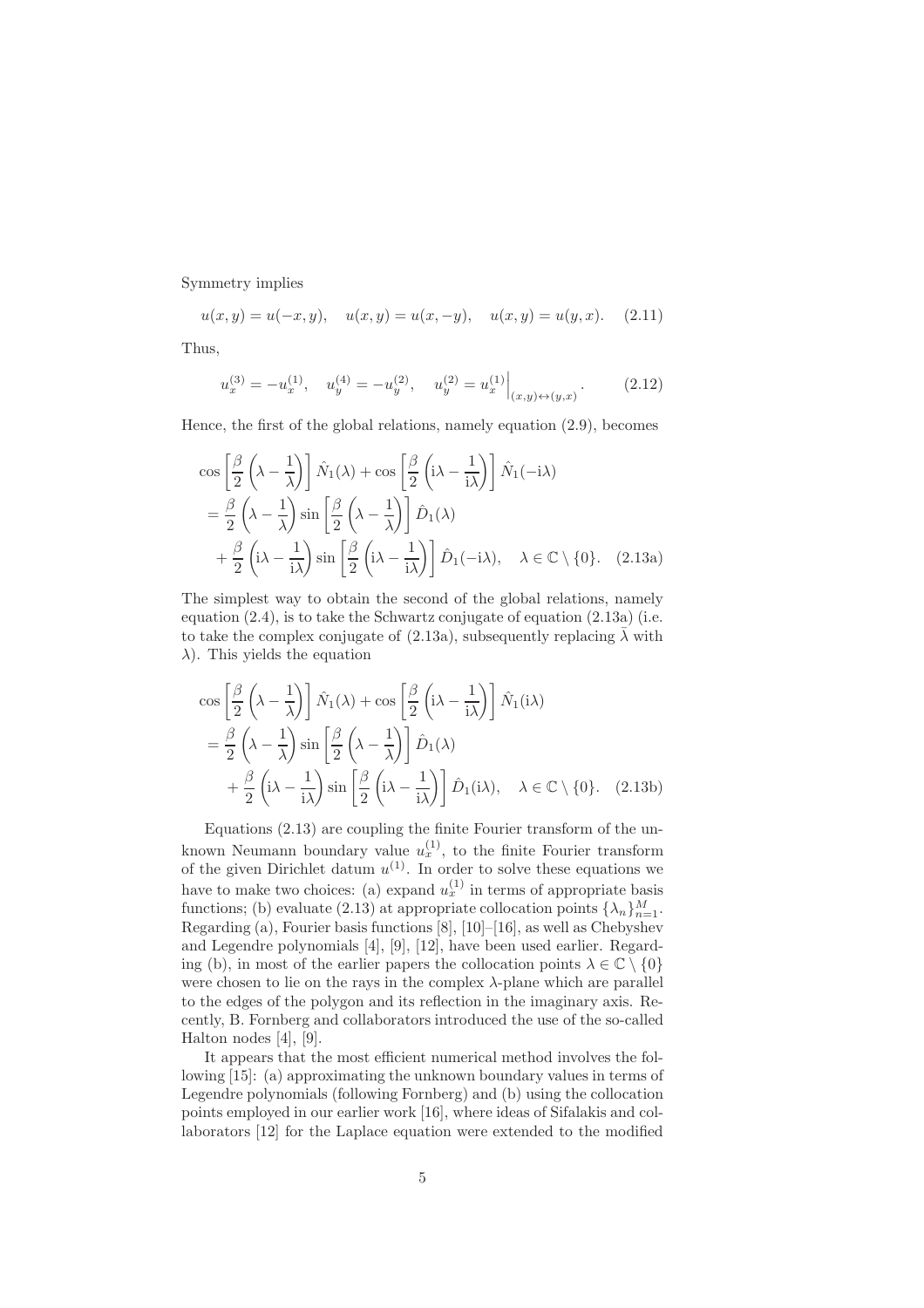

Figure 2.2: Numerical solution of the global relations (2.13) for the symmetric Dirichlet boundary value problem (2.10).

Helmholtz equation. These points are on certain rays of the complex  $\lambda$ plane, determined by the exponential appearing in the global relation. Furthermore, in order to ensure that the collocation matrix remains well conditioned as the number  $N$  of basis functions increases, it is important following Fornberg (i) to normalise each row, as well as each column, of the collocation matrix by its  $l^1$ -norm [4] and (ii) to "over-determine" the linear system by choosing the number of collocation points to be about the same as the number of unknowns.

Numerical experiments suggest that Legendre polynomials yield spectral accuracy rather than the algebraic accuracy found with a Fourier basis. Furthermore, as a result of choosing the collocation points to be on the above rays, the semi-block circulant structure of the collocation matrix for regular polygons, demonstrated for the Laplace equation in [11], is preserved in modified Helmholtz equation as well. In addition, it is remarkable that the condition number is *independent* of  $\beta$  [15].

Plots of the relative error  $E_{\infty}$  (defined in [16]), as well as of the matrix condition number as a function of N, for  $N/2$ , N,  $3N/2$  and 2N collocation points, are presented in Figure 2.2. The rectangular collocation matrix was inverted by using the "backslash" command in Matlab. It is clear that over-determining the linear system by a factor of 2 is sufficient to achieve very good matrix conditioning.

# 3 Fourier expansions of polynomials

#### 3.1 A general theory

Let  $p_m \in \mathbb{P}_m[x]$ , the linear space of mth degree polynomials. We set

$$
I[p_m] = \int_{-1}^{1} e^{-i\lambda x} p_m(x) dx, \qquad m \in \mathbb{Z}_+.
$$
 (3.1)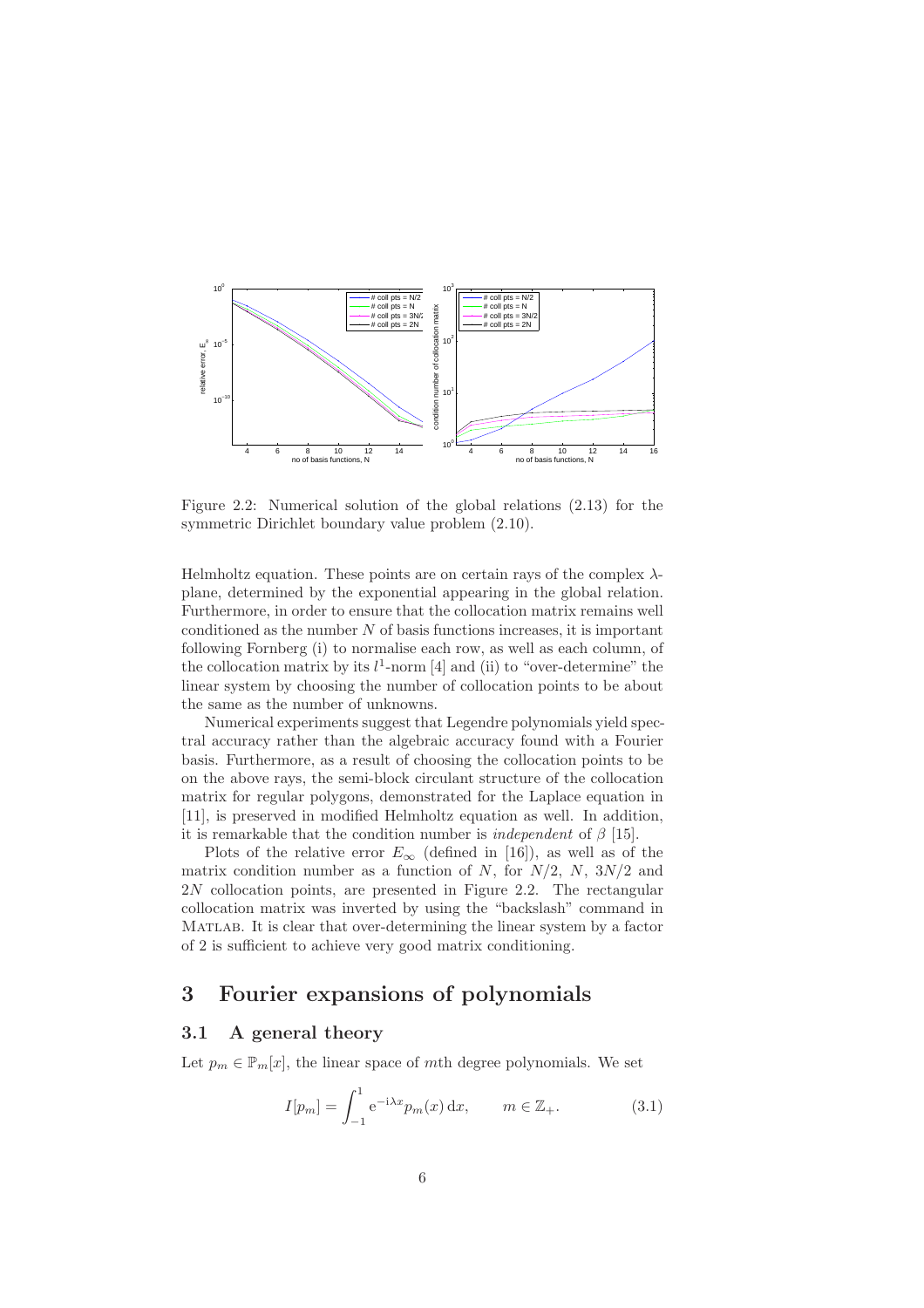Repeatedly integrating by parts we obtain the following:

$$
I[p_m] = -\frac{1}{i\lambda} \int_{-1}^{1} p_m(x) \frac{de^{-i\lambda x}}{dx} dx = -\frac{1}{i\lambda} [p_m(1)e^{-i\lambda} - p_m(-1)e^{i\lambda}] + \frac{1}{i\lambda} I[p'_m] = -\frac{1}{i\lambda} [p_m(1)e^{-i\lambda} - p_m(-1)e^{i\lambda}] - \frac{1}{(i\lambda)^2} [p'_m(1)e^{-i\lambda} - p'_m(-1)e^{i\lambda}] + \frac{1}{(i\lambda)^2} I[p''_m] = \cdots = -\sum_{n=0}^{k} \frac{1}{(i\lambda)^{n+1}} [p_m^{(n)}(1)e^{-i\lambda} - p_m^{(n)}(-1)e^{i\lambda}] + \frac{1}{(i\lambda)^{k+1}} I[p_m^{(k+1)}], k \in \mathbb{Z}_+.
$$

Using  $p_m^{(m+1)} \equiv 0$ , we deduce the explicit representation

$$
I[p_m] = -e^{-i\lambda} \sum_{n=0}^{m} \frac{p_m^{(n)}(1)}{(i\lambda)^{n+1}} + e^{i\lambda} \sum_{n=0}^{m} \frac{p_m^{(n)}(-1)}{(i\lambda)^{n+1}}, \qquad m \in \mathbb{Z}_+.
$$
 (3.2)

# 3.2 Jacobi polynomials

Let  $p_m = P_m^{(\alpha,\beta)}$ , the mth *Jacobi polynomial*, where  $\alpha, \beta > -1$ . Then

$$
P_m^{(\alpha,\beta)}(1) = \frac{(1+\alpha)_m}{m!},
$$
  
\n
$$
P_m^{(\alpha,\beta)}(-1) = (-1)^m P_m^{(\beta,\alpha)}(1) = (-1)^m \frac{(1+\beta)_m}{m!}
$$

(this can be easily deduced from http://dlmf.nist.gov/18.6). Moreover,

$$
\partial_x \mathbf{P}_m^{(\alpha,\beta)}(x) = \frac{1}{2}(\alpha+\beta+m+1)\mathbb{P}_{m-1}^{(\alpha+1,\beta+1)}(x)
$$

(http://dlmf.nist.gov/18.9) and, by induction,

$$
\partial_x^m P_m^{(\alpha,\beta)}(x) = \frac{(\alpha+\beta+m+1)_n}{2^n} P_{m-n}^{(\alpha+n,\beta+n)}(x), \qquad n = 0,\ldots,m.
$$

Therefore

$$
\partial_x^n \mathcal{P}_m^{(\alpha,\beta)}(1) = \frac{(\alpha + \beta + m + 1)_n (\alpha + n + 1)_{m-n}}{2^n} \n= \frac{(\alpha + \beta + 1)_{m+n} (\alpha + 1)_m}{(\alpha + \beta + 1)_m (\alpha + 1)_n} \frac{1}{2^n (m - n)!} \n= \frac{(\alpha + 1)_m (\alpha + \beta + 1)_{m+n}}{(\alpha + \beta + 1)_m} \frac{(\alpha + \beta + 1)_{m+n}}{2^n (m - n)! (\alpha + 1)_n}.
$$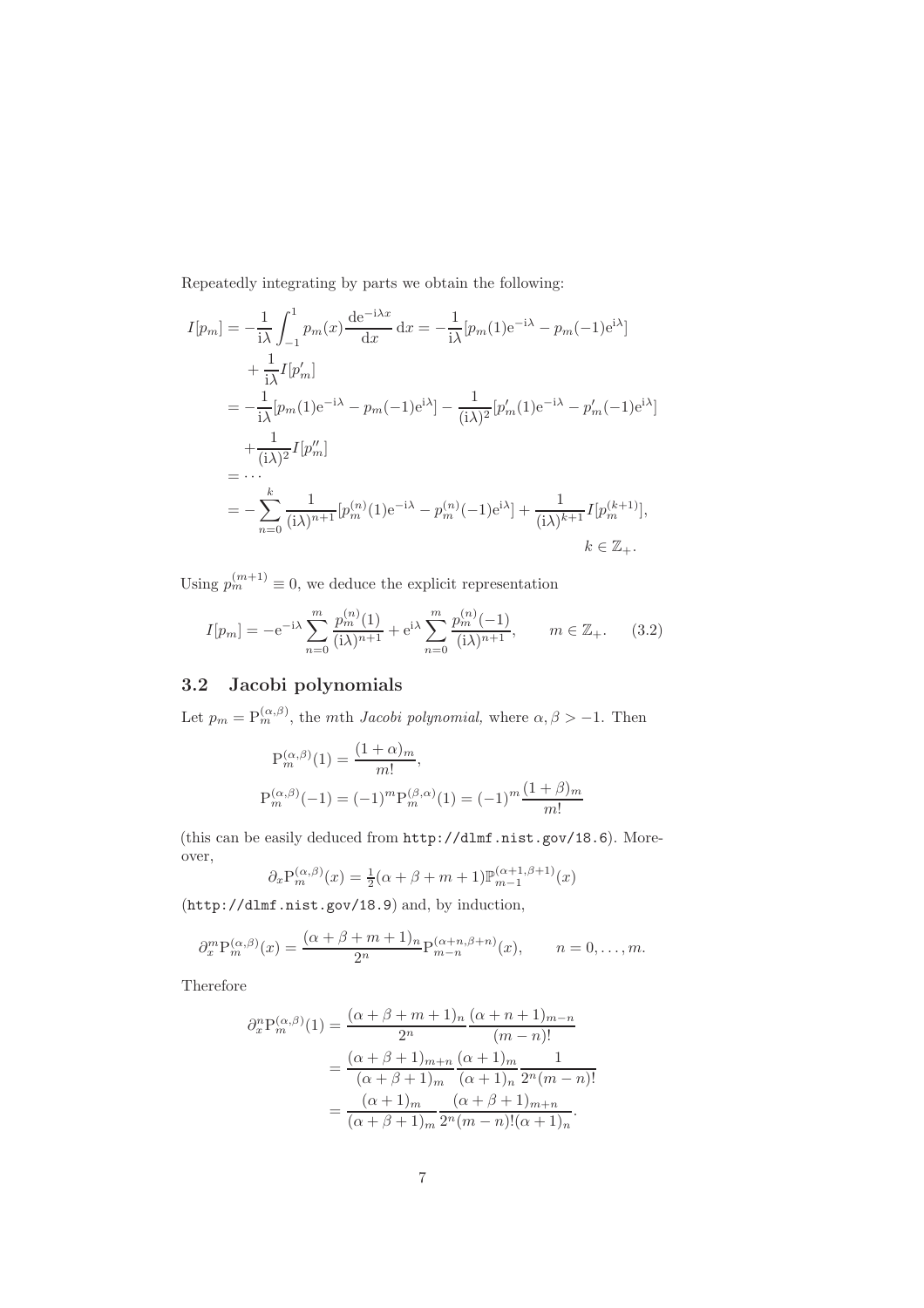Similarly

$$
\partial_x^n P_m^{(\alpha,\beta)}(-1) = (-1)^n \partial_x^n P_m^{(\beta,\alpha)}(1)
$$
  
=  $(-1)^{m+n} \frac{(\beta+1)_m}{(\alpha+\beta+1)_m} \frac{(\alpha+\beta+1)_{m+n}}{2^n(m-n)!(\beta+1)_n}.$ 

Substitution in (3.2) implies the following formula for the finite Fourier transform of the mth Jacobi polynomial:

$$
I[\mathbf{P}_{m}^{(\alpha,\beta)}] = (-1)^{m} \frac{(\beta+1)_{m}}{(\alpha+\beta+1)_{m}} e^{i\lambda} \sum_{n=0}^{m} (-1)^{n} \frac{(\alpha+\beta+1)_{m+n}}{2^{n}(\beta+1)_{n}(m-n)!} \frac{1}{(i\lambda)^{n+1}} - \frac{(\alpha+1)_{m}}{(\alpha+\beta+1)_{m}} e^{-i\lambda} \sum_{n=0}^{m} \frac{(\alpha+\beta+1)_{m+n}}{2^{n}(\alpha+1)_{n}(m-n)!} \frac{1}{(i\lambda)^{n}}.
$$
(3.3)

#### 3.2.1 Legendre polynomials

Since  $P_m = P_m^{(0,0)}$ , (3.3) reduces to

$$
I[P_m] = (-1)^m e^{i\lambda} \sum_{n=0}^m (-1)^n \frac{(m+n)!}{2^n n! (m-n)!} \frac{1}{(i\lambda)^{n+1}}
$$

$$
- e^{-i\lambda} \sum_{n=0}^m \frac{(m+n)!}{2^n n! (m-n)!} \frac{1}{(i\lambda)^{n+1}}.
$$

Hence, we obtain the following formula for the finite Fourier transform of Legendre polynomials:

$$
I[\mathbf{P}_m] = \sum_{n=0}^m \frac{(m+n)!}{2^n n! (m-n)!} \frac{1}{(\mathbf{i}\lambda)^{n+1}} [(-1)^{m+n} \mathbf{e}^{\mathbf{i}\lambda} - \mathbf{e}^{-\mathbf{i}\lambda}], \qquad m \in \mathbb{Z}_+.
$$
\n(3.4)

#### 3.2.2 Chebyshev polynomials

We have

$$
T_m(x) = \frac{m!}{(\frac{1}{2})_m} P_m^{(-1/2, -1/2)}(x),
$$

therefore

$$
\mathcal{T}_{m}^{(n)}(1) = \frac{m!}{(\frac{1}{2})_{m}} \frac{(m)_{n}}{2^{n}} \frac{(n+\frac{1}{2})_{m-n}}{(m-n)!} = \frac{m(m+n-1)!}{2^{n}(m-n)!(\frac{1}{2})_{n}}, \qquad m \in \mathbb{N}
$$

and

$$
\mathcal{T}_{m}^{(n)}(-1) = (-1)^{m+n} \frac{m(m+n-1)!}{2^{n}(m-n)!(\frac{1}{2})_{n}}, \qquad m \in \mathbb{N}.
$$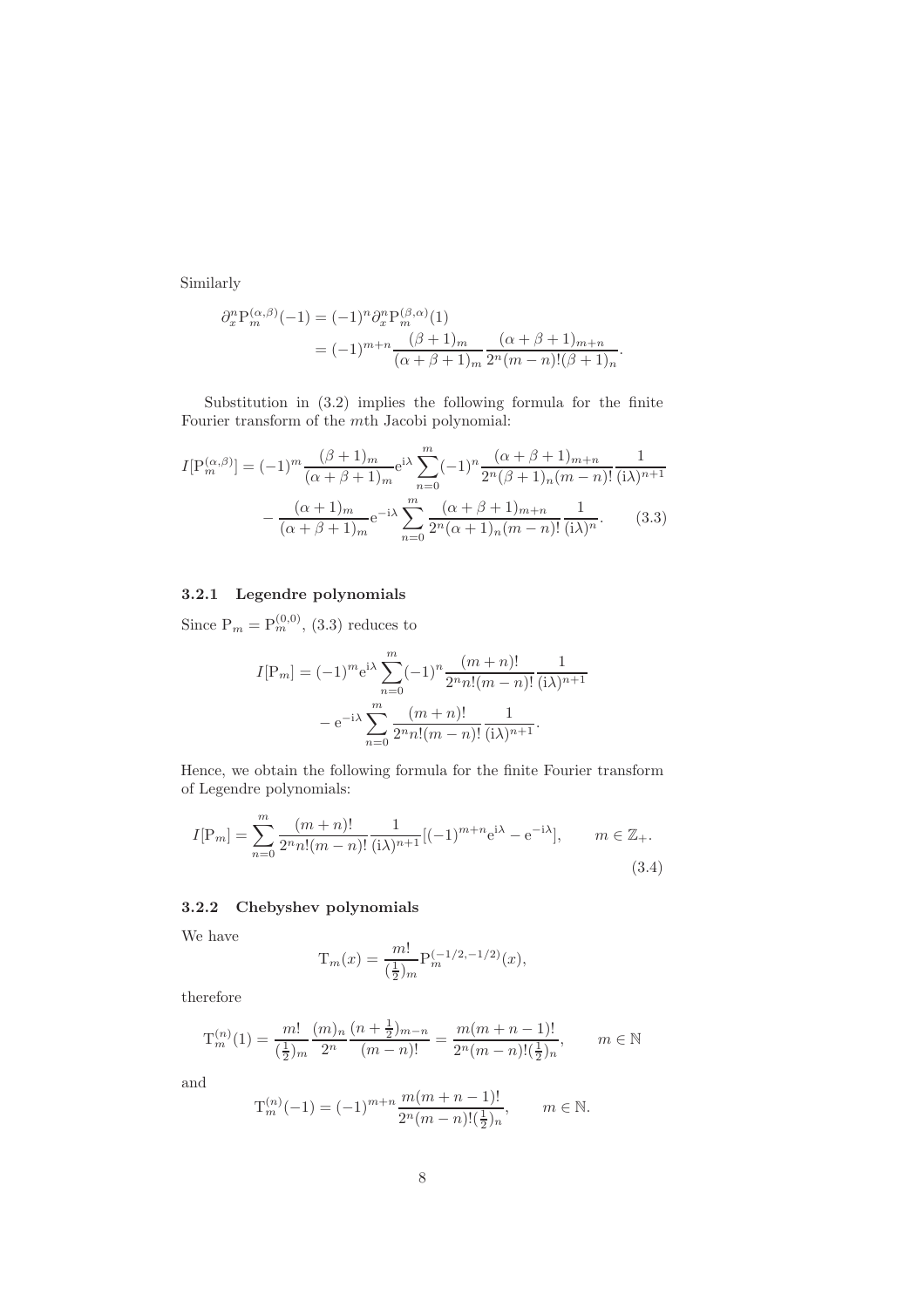Thus, substituting in (3.2), we obtain the following formula for the finite Fourier transform of the Chebyshev polynomials:

$$
I[T_m] = \sum_{n=0}^{m} \frac{1}{(\mathrm{i}\lambda)^{n+1}} \frac{m(m+n-1)!}{2^n(m-n)!(\frac{1}{2})_n} [(-1)^{m+n} e^{\mathrm{i}\lambda} - e^{-\mathrm{i}\lambda}], \qquad m \in \mathbb{N}.
$$
\n(3.5)

#### 3.2.3 Computations

It is slightly unwieldy to compute repeatedly Pochhammer symbols, but also unnecessary. Indeed, the following recursive formulæ are valid:

$$
I[\mathbf{P}_m] = \sum_{n=0}^{m} p_{m,n} \frac{(-1)^{m-n} e^{i\lambda} - e^{-i\lambda}}{(i\lambda)^{n+1}},
$$
\n(3.6)

where

$$
p_{m,0} = 1, \quad p_{m,n} = \frac{(m + \frac{1}{2})^2 - (n - \frac{1}{2})^2}{2n} p_{m,n-1}, \quad n = 1, \dots, m. \quad (3.7)
$$

Similarly,

$$
I[T_m] = \sum_{n=0}^{m} t_{m,n} \frac{(-1)^{m-n} e^{i\lambda} - e^{-i\lambda}}{(i\lambda)^{n+1}},
$$
\n(3.8)

where

$$
t_{m,0} = 1, \quad t_{m,n} = \frac{m^2 - (n-1)^2}{2n-1} t_{m,n-1}, \quad n = 1, \dots, m. \tag{3.9}
$$

#### 3.2.4 An explicit representation for the half-order Bessel functions

Let  $J_{m+\frac{1}{2}}(\lambda)$  denote the half-order Bessel function, i.e.

$$
J_{m+\frac{1}{2}}(\lambda) = \frac{1}{\pi} \int_0^{\pi} \cos \left( \left( m + \frac{1}{2} \right) \tau - \lambda \sin \tau \right) d\tau
$$
  
+ 
$$
\frac{(-1)^{m+1}}{\pi} \int_0^{\infty} \exp \left( -\lambda \sinh \tau - \left( m + \frac{1}{2} \right) \tau \right) d\tau, \quad (3.10)
$$
  

$$
\lambda \in \mathbb{C}, \quad m \in \mathbb{Z}_+.
$$

Then equation (3.6) together with the formula for the Fourier transform of the Legendre polynomials employed in [9], namely,

$$
I[P_m](\lambda) = \frac{1}{\mathrm{i}^m} \sqrt{\frac{2\pi}{\lambda}} \mathbf{J}_{m + \frac{1}{2}}(\lambda),\tag{3.11}
$$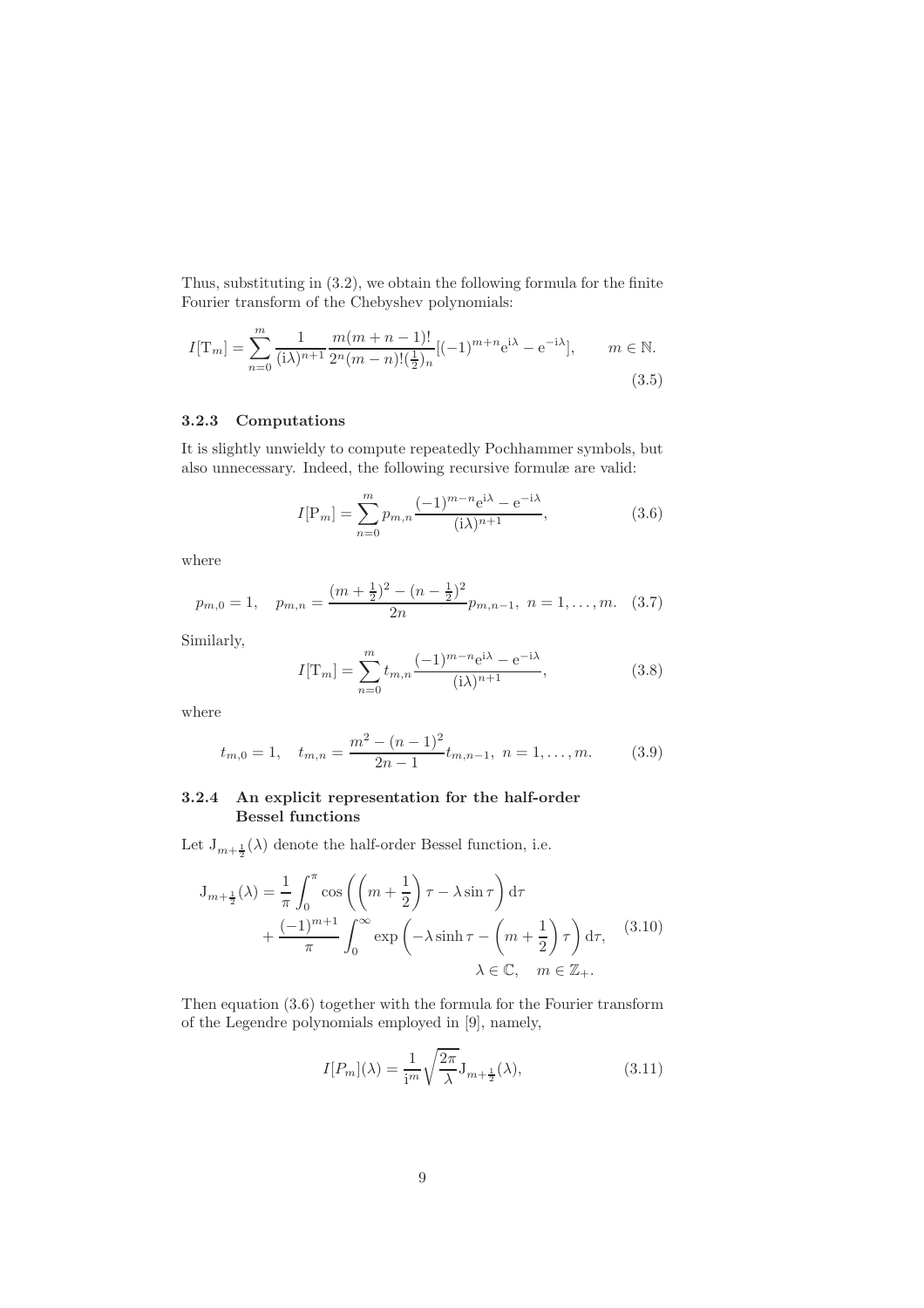gives the following new explicit representation for Bessel functions of order half integer:

$$
J_{m+\frac{1}{2}}(\lambda) = \frac{1}{\sqrt{2\pi}} \sum_{n=1}^{m+1} p_{m,n-1} \frac{(-1)^{m-n-1} e^{i\lambda} - e^{-i\lambda}}{i^{n-m} \lambda^{n-\frac{1}{2}}},
$$
  

$$
\lambda \in \mathbb{C} \setminus \{0\}, \quad m = 0, 1, 2, ..., \quad (3.12)
$$

where  $p_{m,n}$  are defined in (3.7) (see also (3.4)). Since Bessel functions of order half integer can be easily converted to spherical Bessel functions,

$$
J_{n+\frac{1}{2}}(\lambda) = \sqrt{\frac{2\lambda}{\pi}} j_n(\lambda),
$$

(3.12) is also available for the representation and rapid computation of the latter.

## 4 Acknowledgements

The authors are grateful to EPSRC. ASF thanks the Onassis foundation, USA, for partial support. SAS wishes to thank Prof B Fornberg for many useful discussions.

# References

- [1] Ashton, A.C.L.: On the rigorous foundations of the Fokas method for linear elliptic partial differential equations. Proc. R. Soc. A 468, 1325–1331 (1997)
- [2] Ashton, A.C.L.: The spectral Dirichlet-Neumann map for Laplace's equation in a convex polygon, to appear in SIAM J. Math. Anal.
- [3] Ashton, A.C.L., Fokas A.S.: Elliptic boundary value problems in convex polygons with low regularity boundary data via the unified method, submitted.
- [4] Davis, C.-I.: Numerical tests of the Fokas method for Helmholtztype partial differential equations: Dirichlet to Neumann Maps, Masters Thesis, University of Colorado at Boulder (2008)
- [5] Fokas, A.S.: A unified transform method for solving linear and certain nonlinear PDEs. Proc. R. Soc. A 453, 1411–1443 (1997)
- [6] Fokas, A.S.: On the integrability of linear and nonlinear partial differential equations. J. Math. Phys. 41, 4188-4237 (2000)
- [7] Fokas, A.S.: Two-dimensional linear PDEs in a convex polygon. Proc. R. Soc. Lond. A 457, 371–393 (2001)